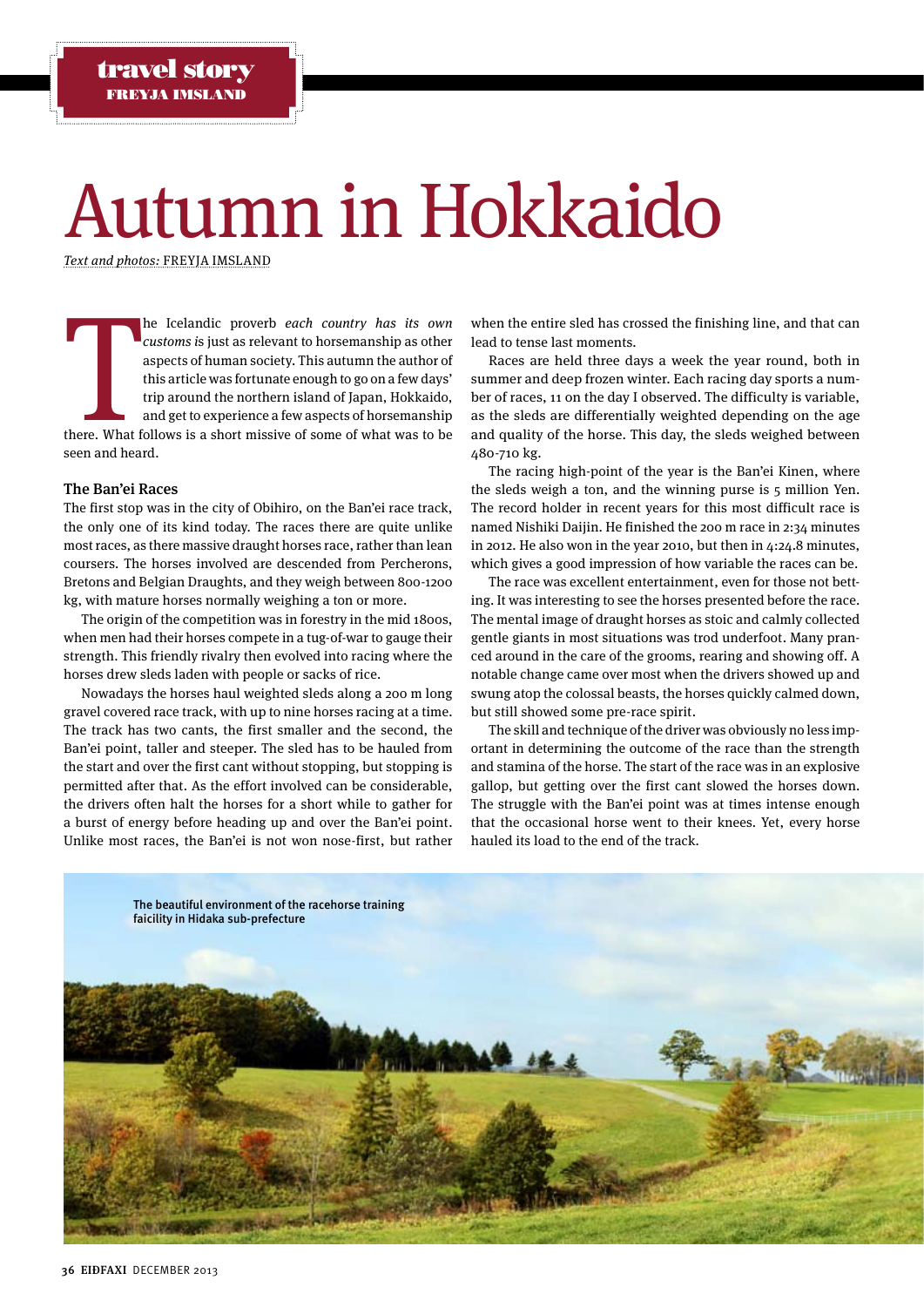## Headed for the hills

The next stop was at a farm by the mountains not far from the city of Obihiro, where an youthful and vital 77 year old farmer lives with a sizeable herd of Hokkaido horses, complemented by a few crossbred Hokkaidos.

The Hokkaido horse is rather similar to the classical Icelandic horse of centuries past, not so different from their wild Mongolian ancestors. It can certainly be said that the Icelandic spirit is lifted by the sight of such a familiar sight as a herd of variably coloured horses of all ages ranging together in expansive pastures. Still, many differences are to be seen, for instance the mane and tail of the Hokkaido horse are much finer, and they carry their tails high, flagging them when showing off

Of the native Japanese horses the Hokkaido horse is the most common, even if there are only 1200 registered individuals left. They were, like the Icelandic horse, used for any and all work, for riding, draft and as a beast of burden. Also, like the Icelandic horse, they are gaited. Pace is highly valued, and whilst all pace is now considered one gait, named sokutaiho, previously it was classified as two different gaits, aibi and jimichi, but that division is now little used. It seems that aibi corresponds to flying pace, and jimichi to slow pace, or piggy-pace, and are both variants considered traits of a good horse, as long as it can also trot at high speeds.

I was told that natural pacers had been considered good mounts for the samurai, as mounted archery was an important skill, as it was easier to aim when riding pace than when riding gallop or trot. Mounted archery is today a competition event,



The Hokkaido juveniles were more than willing to show a bit off.

named yabusame, although few Hokkaido horses feature there, due to their rarity. But there on the farm is an archery field, several targets mounted along a straight track, where a horse would be ridden on a loose rein in flying pace or gallop, depending on their gait preference, whilst the rider aims and shoots at as many targets as possible.

After visiting the herds, we tacked up and headed up into the mountains. The saddles used in Hokkaido were quite different from what is most commonly seen in Icelandic horsemanship. Some were western saddles, either simple or ornate, but others were clearly a Japanese design, made to enable a rider to do battle with ease.

I was given a Hokkaido-Halflinger crossbred gelding to ride, named Lightning. Also ridden were another gelding, Cherry Blossom, and the mare Little Leaf, with her unnamed foal tottering along. The farmer led the ride on his seven year old stallion White Wind, which was recently started for training, this being his second ride. Even with such a green horse, the ride went without a hitch.

Out path took us up a mountainside, through a fairly dense forest of conifers and deciduous trees in autumn foliage, where green pigeons fluttered between the trees. The first autumn snow had mostly melted, but it left many trees bent and broken from the wet weight. The tracks we rode were trod by Sika deer, and also fre-

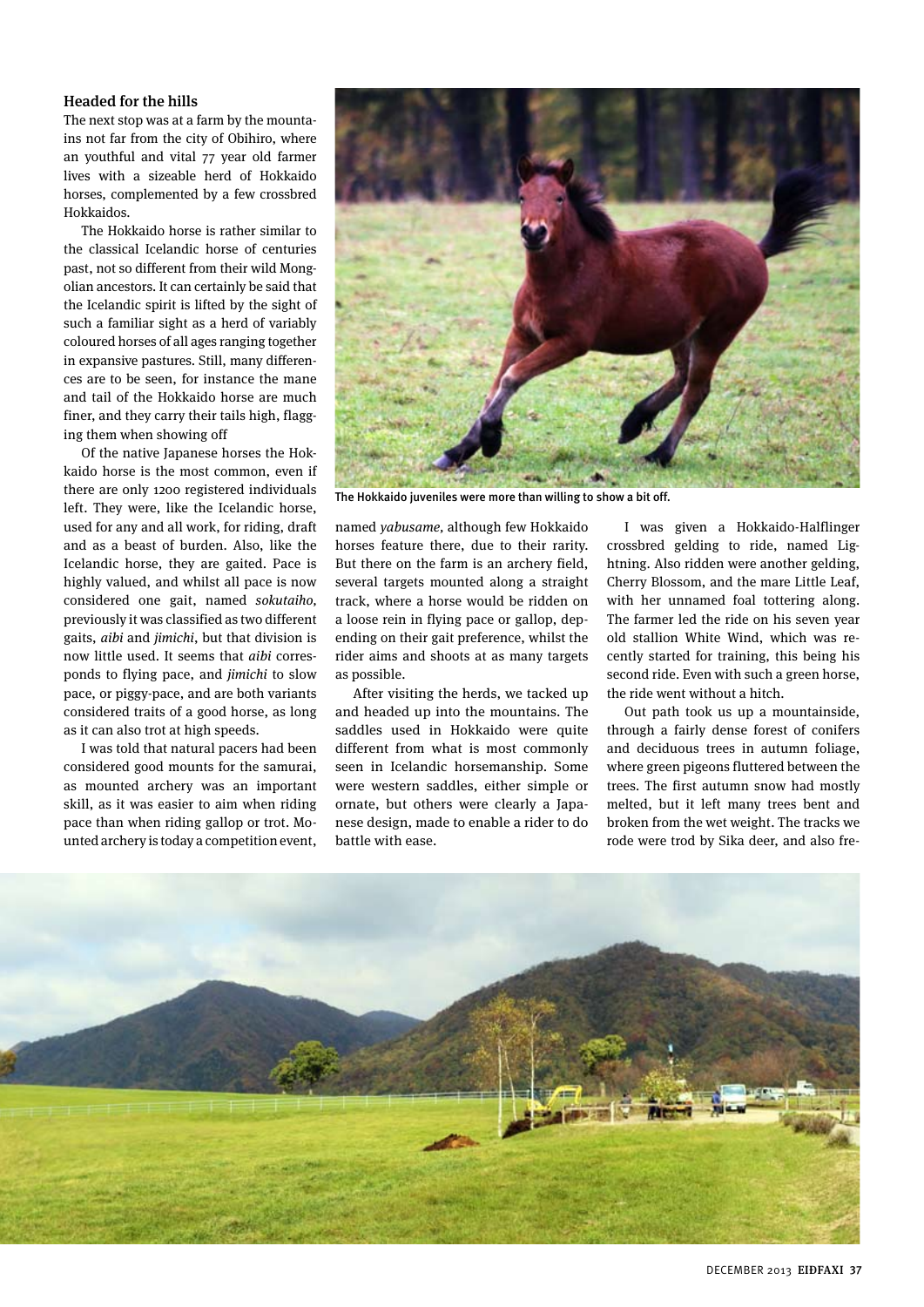

A herd of Hokkaido horses runs off playfully.



In spite of running and frolicking, the Hokkaido horses are tame. It is also interesting to see that as was traditional in Iceland, some farmers trim their horses' manes and tails short.



A Hokkaido mare waits patiently for being put down.



For a Thoroughbred life takes a serious turn early, usually at 18 months of age.



The skeleton of the Thoroughbred stallion Warning, who was the top-rated two-year old colt in Europe in 1987, and the top-rated European horse of 1988.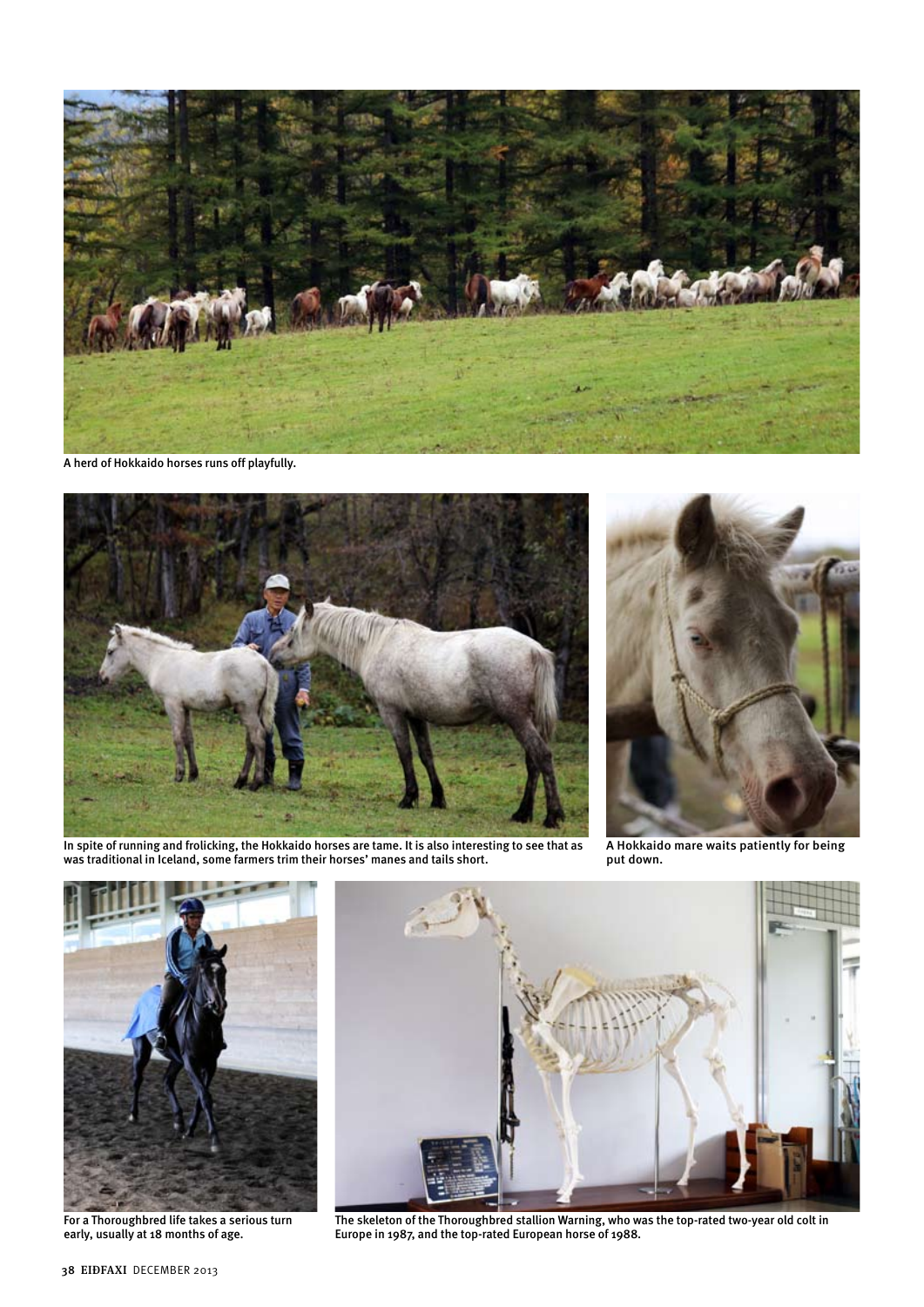

The Thoroughbred stallion Empire Maker, who won nearly 2 million US dollars, and won over Funny Cide at the Belmont Stakes in 2003. Funny Cide had already won both the Kentucky Derby and the Preakness Stakes, the first two races of The US Triple Crown.

quented by Ussuri bears. The trek peaked on a slope close to the top of the mountain, with a view over the forested hills and mountain peaks.

### The world of Thoroughbred Racing

So the journey continued, and the next destination was the Hidaka sub-prefecture, the breeding grounds of Thoroughbreds, the most common breed of horse in Japan. There are around 250 stallions, 9500 broodmares which throw around 7000 foals a year, with 80% of breeders found around Hidaka. The revenue of the Thoroughbred industry is high, and the surroundings of the horsemanship are wildly different to what is seen around the Hokkaido horses.

A stop was made at a training and research centre, where about 50 people are involved in the education and training of about 60 horses, and where horse owners in the area can make use of the extensive facilities. There are plenty of roofed round pens with viewing platforms, several riding halls, 800 m long roofed oval race course, 1 km long roofed straight course, and a similar roofed course built up a slope, with the aim of improving strength and stamina. Additionally there are more open air courses and tracks, although their use is limited in the wintertime.

Horses are a cornerstone of society in Hidaka sub-prefecture, and each and every light pole was in some way or another beautifully decorated on a horse theme, in a variety of designs. There is also a mu-



The Thoroughbred stallion Boston Harbor, who also won nearly 2 million US dollars, but did so in one year as a two-ear old in 1996, setting a new record, which still stands.

It seemed to me that those who have an interest in the Hokkaido horse have rather similar views to those found amongst Icelanders, see the benefit a horse reaps from being shaped and strengthened by freedom.

seum dedicated to horses and horsemanship, mostly Thoroughbreds, but also other aspects. For instance there is a collection of horse stamps from all over the world, although unfortunately an Icelandic horse was not to be seen.

A stop was also made at a stallion station, where top Thoroughbred sires are available to breeders. Some of the horses there had earned purses of nearly two million US dollars in only a year or two, as 2- and 3-year olds. Even though they are only raced as colts, and retired to stud before fully mature, they are not entirely idle, as foals are only allowed in the studbook if they were conceived during a witnessed and documented live cover. As these stallions can sire hundredsof foals a year, their dance cards are quite full.

# Hokkaido University

Lastly a visit was paid to a research farm of Hokkaido University, where growth, feeding and development of domestic animals is investigated, with a focus on horses and cattle. Most of the horses there are Hokkaido horses, and were we allowed to observe as geldings, colts, fillies and broodmares with foals were herded from pastures home to the farm, where they were weighed and had their measures taken.

As is the equestrian's wont, the nature of both man and horse were deeply discussed. It seemed to me that those who



A Ban'ei racing hrose shows its strength hauling itself over the Ban'ei point